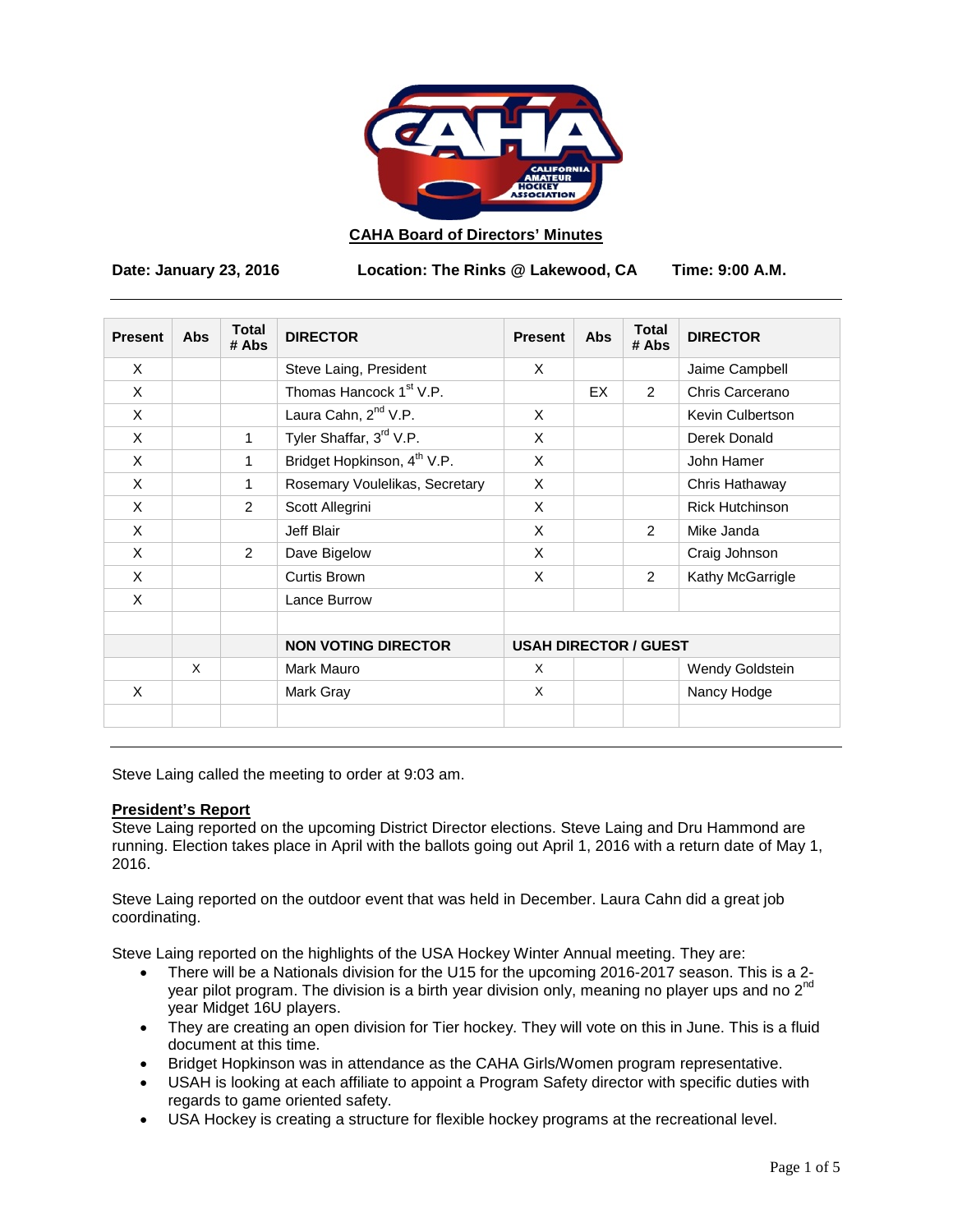- Tryouts for the following playing season can only start 48 hours after the last game at Nationals.
- USA Hockey is looking into prohibiting youth players from playing up and the same would apply to Tier I girls.
- The USA Hockey Annual Congress is in June in Colorado.

#### **Minutes**

Thomas Hancock moved to amend the Nov. 21, 2015 meeting minutes to incorporate the Dec. 19, 2015 Special Tier meeting minutes.

#### (motion **SECONDED** and **PASSED**)

# **Treasurer**

Mark Gray distributed the financial statements dated December 31, 2015 showing total assets as \$694,202.30. Steve Laing informed the board that \$11,000 was just paid for medals and that should carry us over for the next couple of years. This amount gets reimbursed through the state tournaments. As for the team trophies that is open for discussion. Kevin Culbertson moved to approve the financial<br>statements as presented. (motion **SECONDED** statements as presented. and **PASSED**)

# Mark Gray is proposing that CAHA invests in the USAH Foundation. USA Hockey allows affiliates to invest in their endowed funds and receive a percentage of their appropriate share of the activity of the endowed funds. There is no cost to register for affiliates. Kevin Culbertson moved to approve CAHA to<br>(motion SECONDED and PASSED) (motion **SECONDED** and **PASSED**)

Kevin Culbertson moved to invest an initial investment of \$50,000 to the USAH Foundation. (motion **SECONDED** and **PASSED**)

Steve Laing stated that they will contact Bob Weldon and move forward immediately regarding the investment. The CAHA president will have authority to execute the agreement. Mark Gray recommends that we set a deadline of February  $28<sup>th</sup>$  to get this done. This money could be drawn from the CD accounts at One-West; one of the CD's expires January 19, or from checking.

Mark Gray stated the tax filing which is due February 15 and the IRS 990 form need to be approved by the board. Lance Burrow asked how compensations for directors from previous seasons are being reported. Chris Carcerano was paid for scheduling last year. Mark Gray stated that this would be listed on Schedule A p.7 Reportable Compensation. Thomas Hancock moved to approve the IRS tax filing as amended.

### (motion **SECONDED** and **PASSED**)

Mark Gray spoke about the Schedule I in the tax return. This is the form where money over \$5000 that is given as grants to other non-profits is reported. Unfortunately, NORCAL is in suspension for failure to file income taxes for past seasons and it is extremely important that this is resolved as soon as possible. Mark Gray stated that he has been in contact with Thomas Hancock about this and Thomas has been working on it. NORCAL's next meeting is February 20<sup>th</sup>. Steve Laing asked for Mark Gray to attend the NORCAL meeting to assist and recommend wherever necessary on how to resolve this.

### **Tier Program**

Steve Laing introduced Scott Allegrini, CAHA Director and Tier program committee chair. The Tier Application document was distributed to all of the directors for review. Scott opened up the floor to discussion concerning the document. Scott summarized what the committee was tasked as a result of the December 19, 2015 Special meeting. Discussion followed. Steve Laing opened up the discussion to the visitors attending the meeting for feedback and/or comments. Some of the points of discussions included but were not limited to the following:

- 1. The automatic bids for the three youth NHL clubs
- 2. The limitation of up to 5 teams at each age division
- 3. Existing Tier I programs that have proven longevity
- 4. Increase of PDR requirement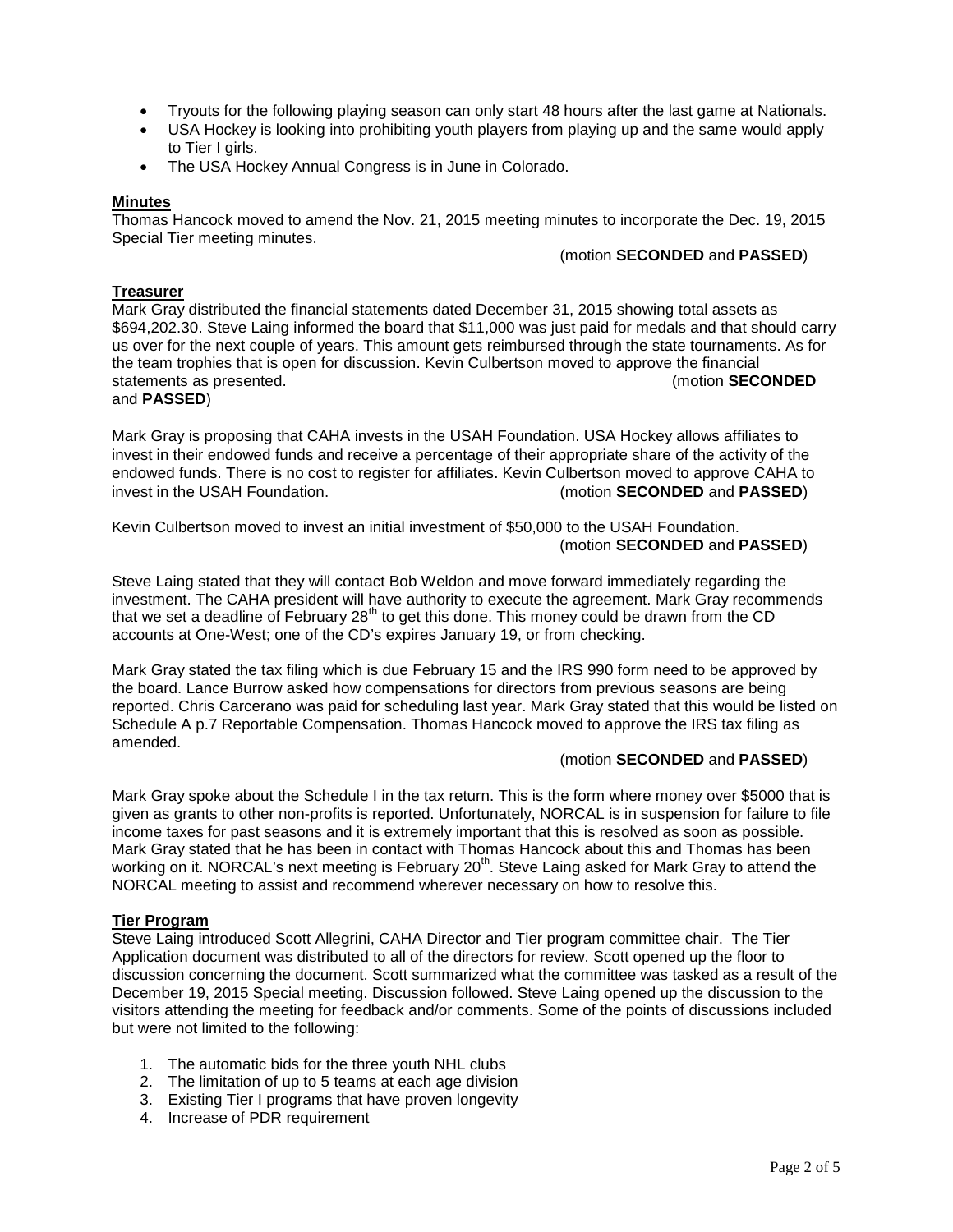5. Deadline for declaration and submission of Tier Application

Scott Allegrini highly recommends that we continue with a Tier committee to review research and propose. Scott Allegrini moved to accept the Tier I document as the Tier I requirement and application guidelines for participation in CAHA Tier I as presented. Bridget Hopkinson seconds it. Steve Laing asked the directors for their final comments. The friendly amendments proposed to the motion are:

- 1- Increase PDR requirement from 25% this year to 50% for next year
- 2- Remove no further application process required for all NHL clubs, etc.
- 3- Remove "May field a second team if it is a minor team and plays in a minor division."

Scott Allegrini accepted a friendly amendment to his motion with the following changes:

- Must meet 25% PDR at all age levels except 18U for 2016/2017 season increasing to 50% in subsequent seasons.
- The below requirements must be met for any club to apply for Tier 1 status.
- Written request for Tier 1 participation for 2016/2017 season due by February 15, 2016. Formal review to be held by CAHA in March of 2016, exact date TBD. Applications for all seasons beyond the 2016 season will be due by January 15.
- If all of the above requirements are met then the formal application process may continue by supplying the information detailed below to for CAHA review. The 3 NHL clubs must supply the below information but doing so does not affect their inclusion into Tier 1.

Bridget Hopkinson seconded the above friendly amendments.

#### (motion **SECONDED** and **PASSED**)

Scott Allegrini summarized the Tier II discussions by the Tier committee. At this time the committee was split with regards to implementing any major changes to the Tier II requirements. Some of the discussion items included the following:

- 1) a flight structure where the first CAHA weekend would be reviewed as a placement weekend and the teams would then be placed into two flights, one competing for Nationals and the other not.
- 2) Increase PDR to 50%
- 3) Have the two leagues schedule Tier II weekends respectively, North vs North and South vs South and then CAHA to schedule the North vs South weekends.

Scott Allegrini moved to increase PDR for Tier II teams to 50% for the upcoming 2016-2017 season and subsequent seasons. In addition, for this upcoming year only, players returning to their 2014-2015 home club of record will count towards the PDR requirement. John Hamer seconds it.

### (motion **SECONDED** and **PASSED**)

Curtis Brown moved to give CAHA authority on when to schedule the Tier II tryouts. John Hamer seconds it. Curtis Brown amended his motion to keep the Norcal tryout schedule for this year as is and moving forward starting 2017-2018 season to have CAHA mandate the tryout weekends for separate weekends for each of the levels, Tier I, Tier II and A/B for both leagues.

### (motion **SECONDED** and **PASSED**)

Chris Hathaway moved to have the two leagues, NORCAL and SCAHA schedule the AA weekends geographically, North vs North and South vs South, with dates, times and locations to be identified and submitted to the Tier II Commissioner. The North vs South AA weekend games will continue to be scheduled by CAHA. Scott Allegrini seconds it. Chris Hathaway amended his motion to have the geographical schedule to apply to divisions with four teams or more in each division.

#### (motion **SECONDED** and **PASSED**)

### **Dispute Resolutions & Penalty Review Report & CAHA Select Camp**

Thomas Hancock reported to the board that there were 16 match penalties since the last meeting; 14 were adult and two were youth. We have three disciplinary hearings this afternoon after the meeting.

We have 257 players registered for the CAHA Select Camp. Thomas Hancock thanked Bridget Hopkinson and the evaluators.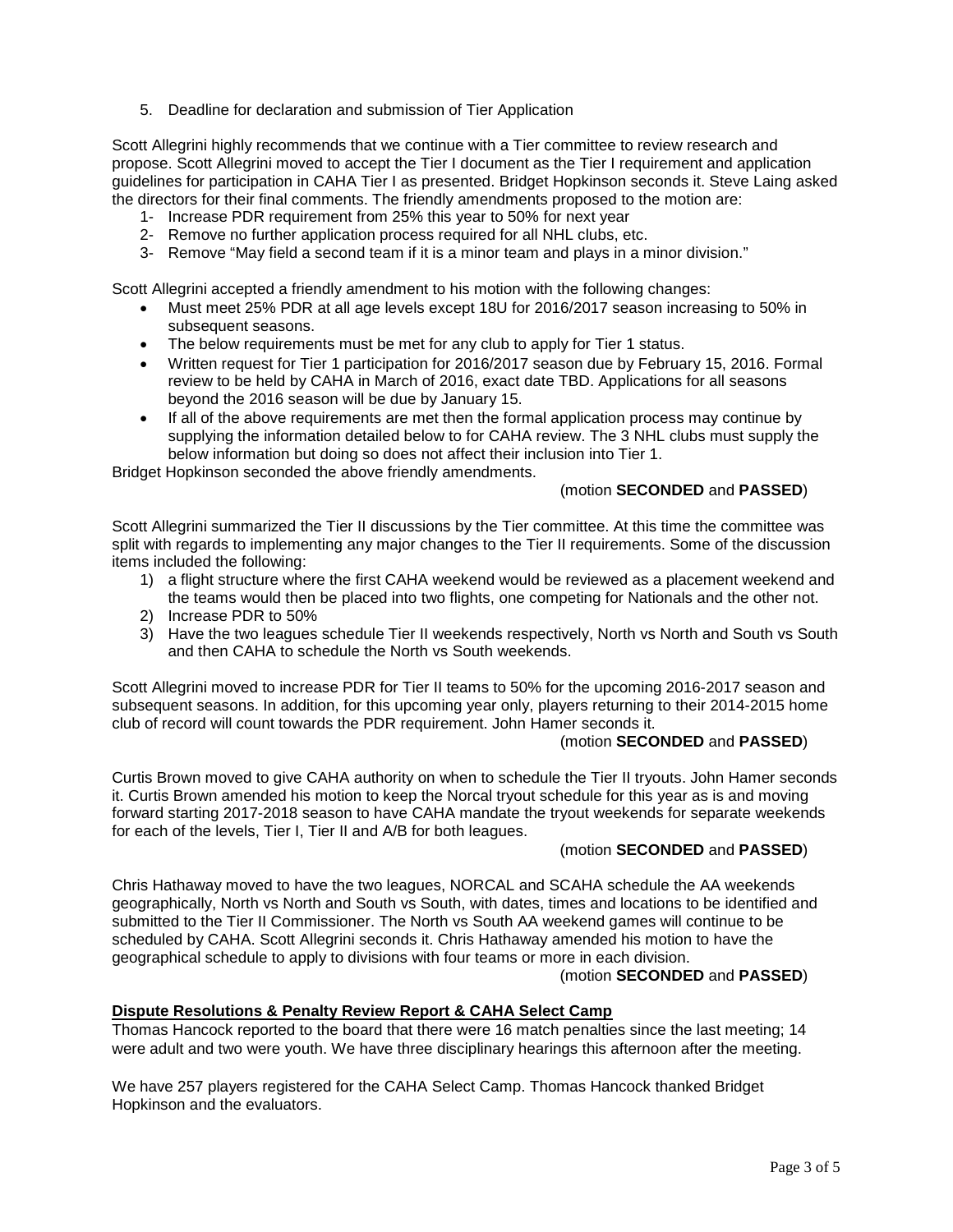# **Adult Report**

Tyler Shaffar reminded the board that the Adult tournament is April 22-24, 2016 and it is posted on our web site. In addition, Tyler sent an email to all of the adult USA Hockey registered members.

#### **Member Services**

Jaime Campbell reported that we have only one outstanding member that has not paid their renewal membership fees, the Senior Hockey of Orange County. Some facts to note; in 2011-2012 we had a 50% collection rate with over \$6800 collected and over the last four years we now have a 100% collection rate with over \$16,000 collected. We have three new members in NORCAL, Mount Shasta, Lake Tahoe Academy and Mammoth Youth Hockey association.

### **CAHA Calendar Meeting Dates**

Steve Laing informed the board that the meeting dates for the upcoming season are: May 7 – San Jose, same time as the District Camp September 10 – in the South November 19 – in the North January – TBA

# **CAHA Elections**

Rosemary Voulelikas reminded the board that the nomination form and letter was distributed to all with a deadline date of March 15, 2016 to receive the nominations. The cutoff date for the actual number of votes was changed in a previous vote to March  $31<sup>st</sup>$  from January  $31<sup>st</sup>$ .

# **Youth Council Report**

Laura Cahn reported that there have been a lot of player-up requests this year. They have all been denied by Youth Council. The upcoming playoff dates are: Tier I ~ Feb. 5-7, 2016 in Lakewood High School ~ Feb. 19-20, 2016 in Anaheim Tier II ~ March 11-13, 2016 in Simi Valley A/B ~ April 8-10, 2016 in San Jose

Our last CAHA AA weekend is coming up as well as the CAHA AA Playdowns in February. Tyler Shaffar has stepped up and helped with the AA scheduling since Chris Carcerano has been unavailable due to work commitments. Moving forward, Chris Carcerano has indicated that he will not be available. Bridget Hopkinson moved to have Tyler Shaffar continue with the scheduling for AA for next season. Laura Cahn seconds it.

### (motion **SECONDED** and **PASSED**)

Bridget Hopkinson mentioned the fall out with the two-year player-ups for tournament teams. Laura Cahn stated that Youth Council voted to deny them. Upon an appeal by the Ducks, the board voted to overturn Youth Council's recommendation to deny them. Moving forward, Laura would like some direction from the board. Steve Laing stated that as a board of directors we need to remain consistent which our application of the rules.

Kevin Culbertson reported that Tier I states is in three weeks. We are waiting for the final seeding for 3 of the divisions. Kevin stated that he has received the awards. Rosemary Voulelikas asked what the entrance fee is for Tier I Youth and Women's C Districts.

Rosemary Voulelikas reported that even though the process took a while, eventually all of the High School teams followed our reporting process, etc. Rosemary stated that she would like some assistance for the coaches meeting for the High School playoffs. The coaches' meeting will be February 18, 2016, time TBA. Rosemary asked if the credentialing for the High School teams would occur during the weekend of Tier I states. Thomas Hancock informed the board that NORCAL is moving to a High School hockey template with districting.